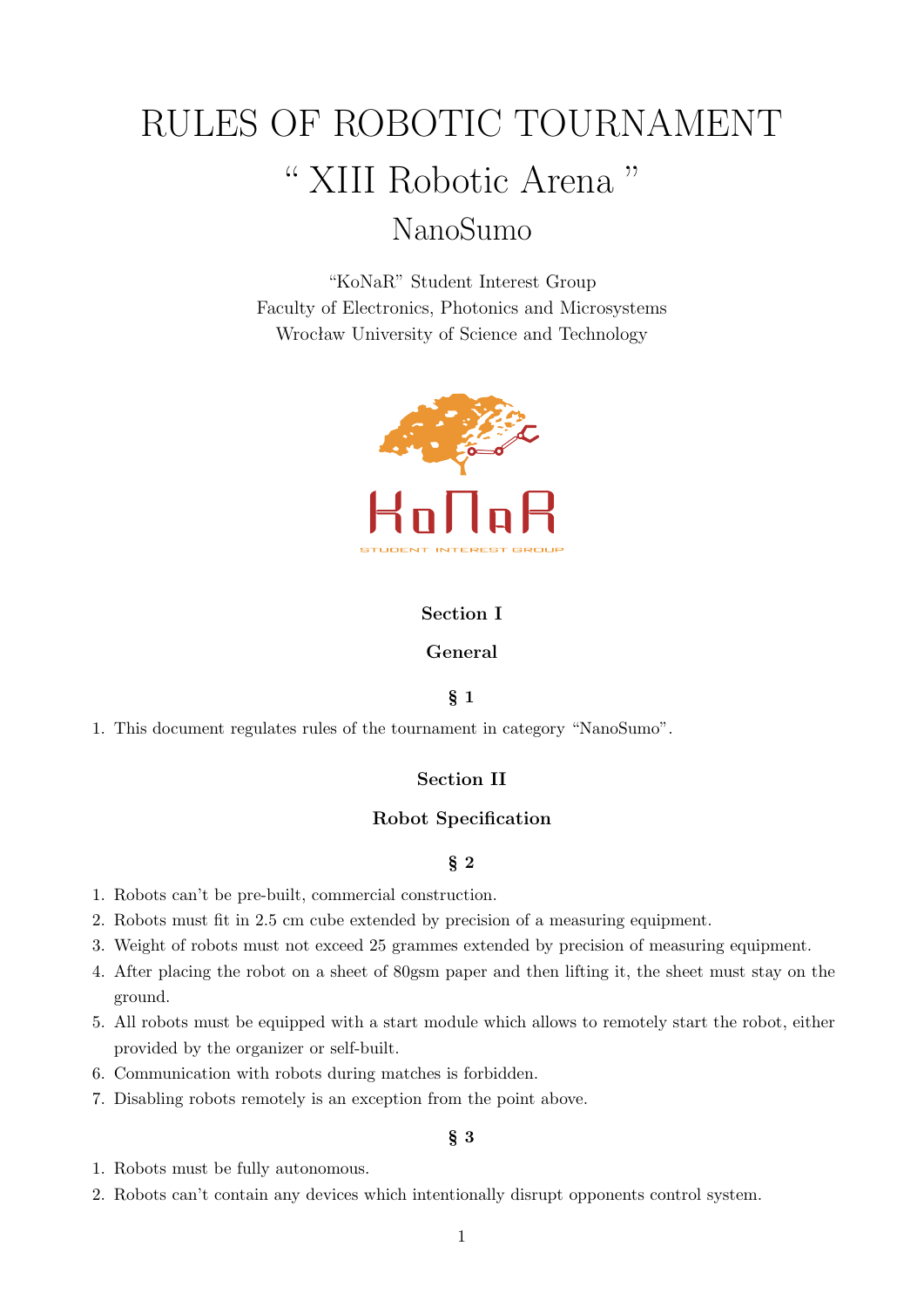- 3. Robots can't contain any parts (like blades and spikes) above the surface of dohyo, which purpose is to damage opponents sensors and/or PCBs.
- 4. Any parts that could damage the dohyo are not allowed.
- 5. A Robot can't consist of any parts that stick it to the dohyo, e.g. suckers, sticking elements, magnets, electromagnets.
- 6. Any flaming devices are not allowed.
- 7. Any pitching devices are not allowed.
- 8. Any devices that could emit gas, fluids or powder are not allowed.
- 9. Robots functionality cannot be dependent on varying environment during tournament, such as lighting (from dusk to bright reflectors), smoke, loud music or laser effects. The show may be lit by regular lightbulbs, halogens, energy saving lightbulbs, fluorescent lamps, LEDs and other lightsources common in households. Organizers have no control over street lighting near windows of the building. During the show it will be forbidden to use camera flashes and other intense light.

## **Section III**

#### **Dohyo Specifications**

#### § **4**

- 1. Sumo ring is called Dohyo. The ring is circular in shape, it has 19.25 cm in diameter.
- 2. Upper part of the ring is made of black coloured plywood.
- 3. The border line is marked as a white circular ring of 0.625 cm in width. The ring area extends to the outside edge of this circular line.
- 4. Referee decides if a particular ring is damaged enough to be replaced by a new one.
- 5. Dohyo exterior has at least 50 cm larger diameter than the ring itself.
- 6. Exterior area might be of any colour.
- 7. Exterior area might be of any material.
- 8. Exterior area will be free of any obstacles during the fights.

## **Section IV**

#### **Competition**

#### § **5**

- 1. Competition will be conducted in one stage
- 2. Type of the stage (league or ladder) will be announced after the registration will have ended and will depend on number of contestants.
- 3. Results will be anounced after the last match.

- 1. Matches will be held based on the schedule given by the referee.
- 2. If a robot does not show up for the match on scheduled time the contestant will be rushed by the referee.
- 3. If the robot will not show up for the match within 5 minutes after being rushed, it will lose by default.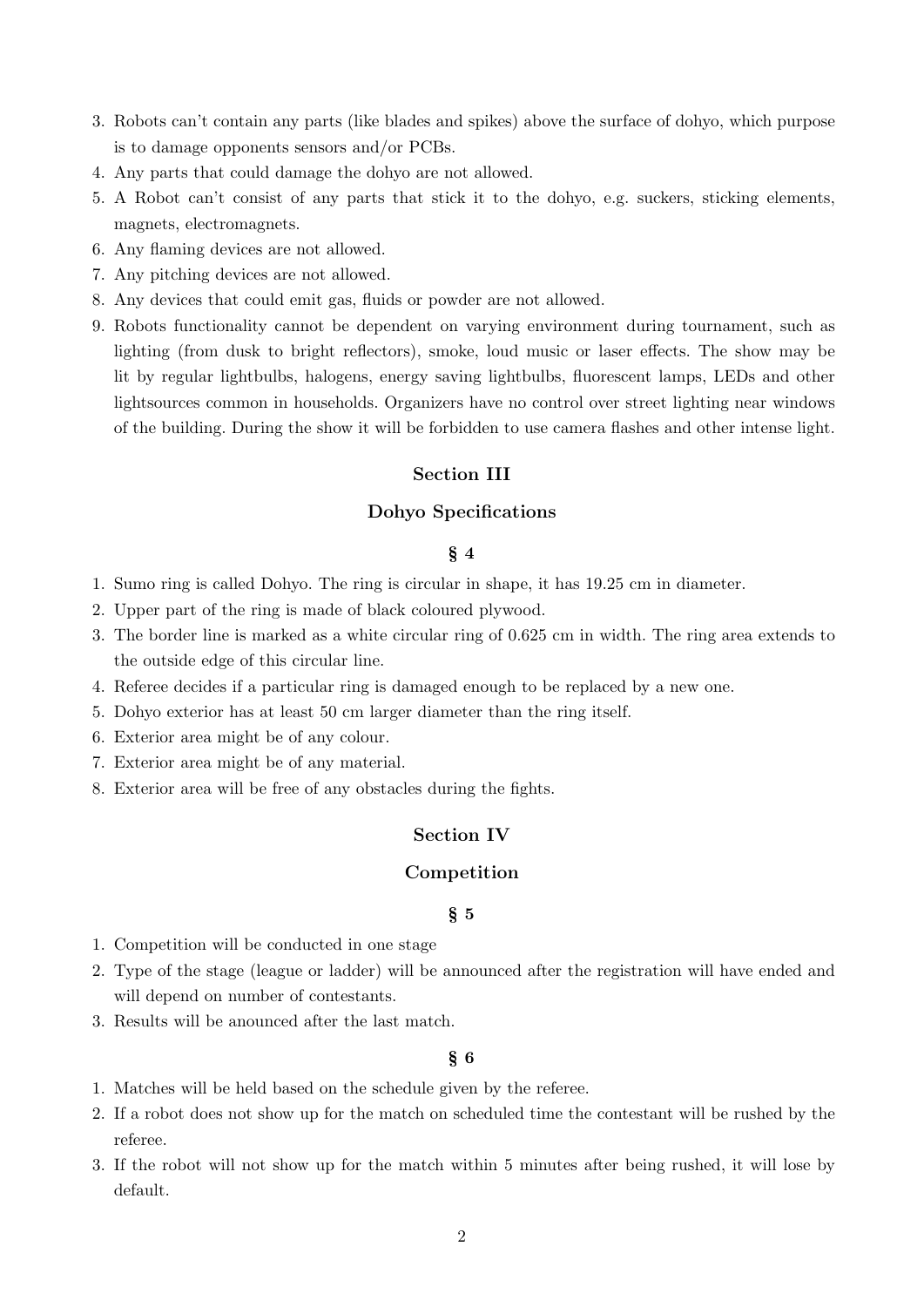## **Section V**

## **Winner Selection Rules**

## § **7**

- 1. Two robots take part in a match.
- 2. The match consists of maximum 3 encounters.

#### § **8**

- 1. Yuko points (effective) are awarded in following situations:
	- (a) A robot pushes its opponent out of dohyo.
	- (b) The opponent leaves dohyo by its own.
	- (c) The opponent is disqualified or receives one penalty or more than one warning.
	- (d) Two Yusei points have been granted.
	- (e) One Yusei point has been granted and opponent received a warning.
- 2. A robot is considered to have left the dohyo, if any of its parts touches the exterior area.
- 3. Yusei points (advantage) are granted in a situation that opponent is stuck at the sideline and is not able to move away on its own.

- 1. Before beginning of the match contestants standing near the dohyo should bow before each other according to referee's instructions
- 2. Every module installed inside robots taking part in fights at the dohyo must be programmed in the way that it only reacts to the commands sent from the appropriate transmitter
- 3. After the programming procedure follows test start of the robots. It is necessary only at the beginning of the match or in a situation that a robot fought at a dohyo with a different identifier. The test start may also be conducted after contestant's request.
- 4. The part of dohyo in which the start of the round will take place is stated by throwing the pointer.
- 5. Before the start of each round the robots should be placed on the stated part of dohyo according to directions set by the pointer's arrows.
- 6. Based on a random draw the robots may be positioned facing each other with rear left or rear right corners.
- 7. Contestants have 120 seconds to place robot in the aforesaid part of dohyo.
- 8. The robots are started by the referee with IR remote controller. The beginning of the round occurs immediately after receiving:
	- (a) Start signal in case of using external modules
	- (b) Start command in case the start module functionality was implemented internally.
- 9. Before the start of round robots cannot move or take any action resulting in taking advantage over their opponent (e.g. spreading ploughs, scanning surroundings etc.). During this time contestants are committed to leaving the outer area of the dohyo. The referee decides if this rule was violated.
- 10. In case of no reaction for the "start" command the round is repeated. If after three consecutive rounds the start will not occur, referee decides of further course of the match.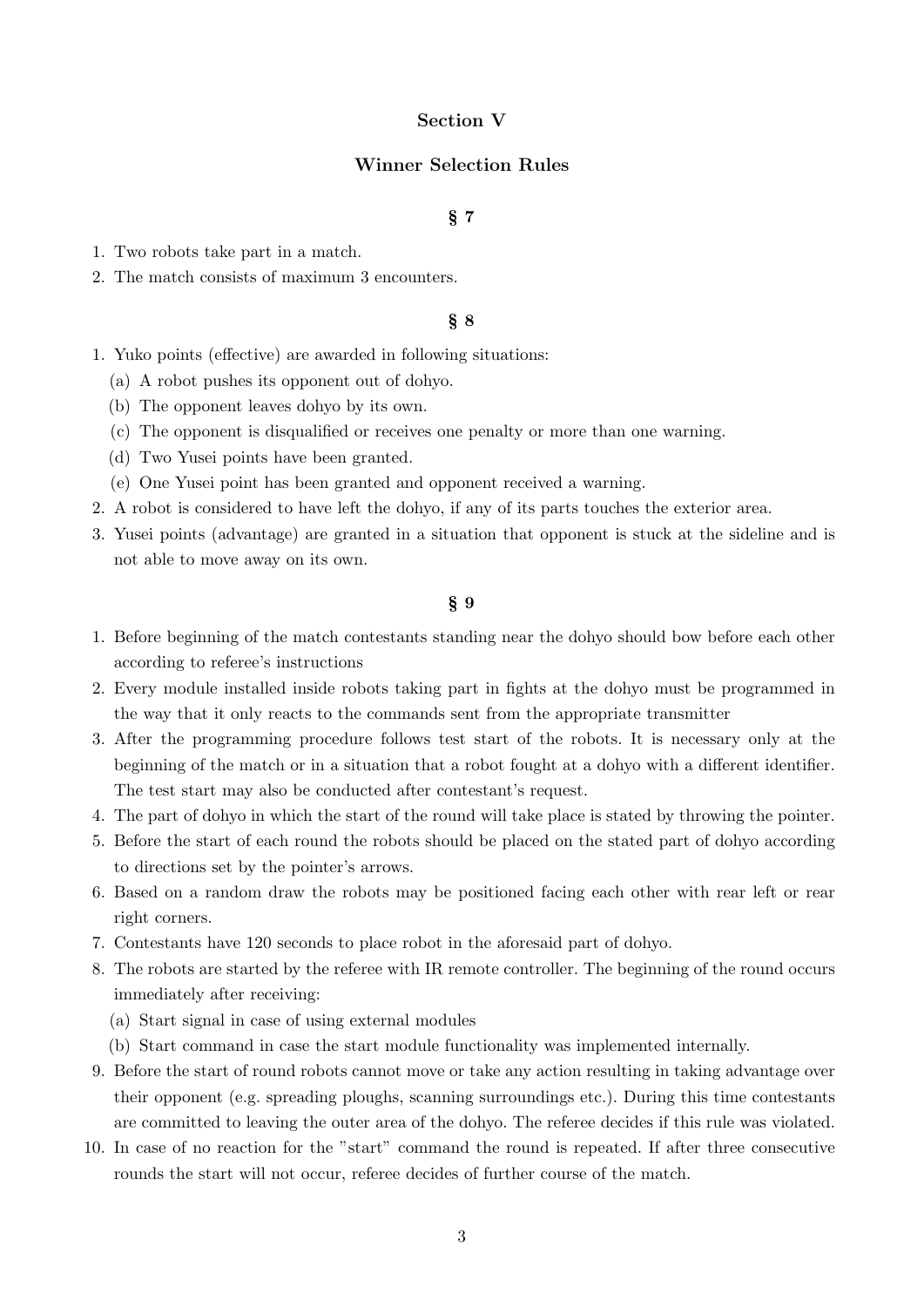#### § **10**

- 1. The robot that acquires two Yuko points first wins the match.
- 2. If neither of match participants aquires Yuko points or both have the same number, the winner is announced by the referee. However, if neither of the contestants had clear advantage and the winner can not be declared, additional three-minute round may be decreed.
- 3. A match ends when:
	- (a) One of participating robots acquires 2 Yuko points.
	- (b) The third round has already ended.
- 4. A round lasts for up to three minutes but ends when one of the contestants gets Yuko point.
- 5. After the end of a round, referee sends "Stop" signal to the robots. It is recommended to cut the power supply of motors either with program or hardware.
- 6. After the end of a match, contestants should remove their robots from dohyo and bow before each other.

#### § **11**

- 1. A round should be interrupted and restarted from the begining if one of the situations occurs:
	- (a) Both robots are clogged in the way that there is no possibility for them to take any action.
	- (b) Both robots touch the outer area of dohyo at the exact same moment.
	- (c) In any circumstance based on which the referee decides that the winner of the round can not be decided.
- 2. In case of restarting a round, making changes or fixing the robot is forbidden and the contestants must immediately place their robots in the position stated in paragraph 9, point 4. The exception from this situation is acceptance of the suspension request - paragraph 12, point 1.
- 3. If neither of the competing robots has won the restart, the referee may decree placing robots in the specific position at the dohyo and restart the round in within the time limit.

#### § **12**

- 1. If a robot had an accident and is not able to continue the fight, the contestant may ask for round suspension.
- 2. The referee must take immediate actions to explain the situation and decide on the further course of the match.

- 1. In the elimination phase the victor is awarded with one point.
- 2. The classification in every group is stated based on (in case of the same number of points, next item is considered):
	- (a) Points in decreasing order.
	- (b) The difference between won and lost matches in decreasing order.
	- (c) Victories in decreasing order.
	- (d) Result of a direct 1 vs 1 match.
	- (e) Coin toss.
- 3. The referee may decree additional match between interested contestants instead of coin toss.
- 4. In the finals, match victory grants promotion to the next round.
- 5. The winner of the grand final becomes the winner of the competition.